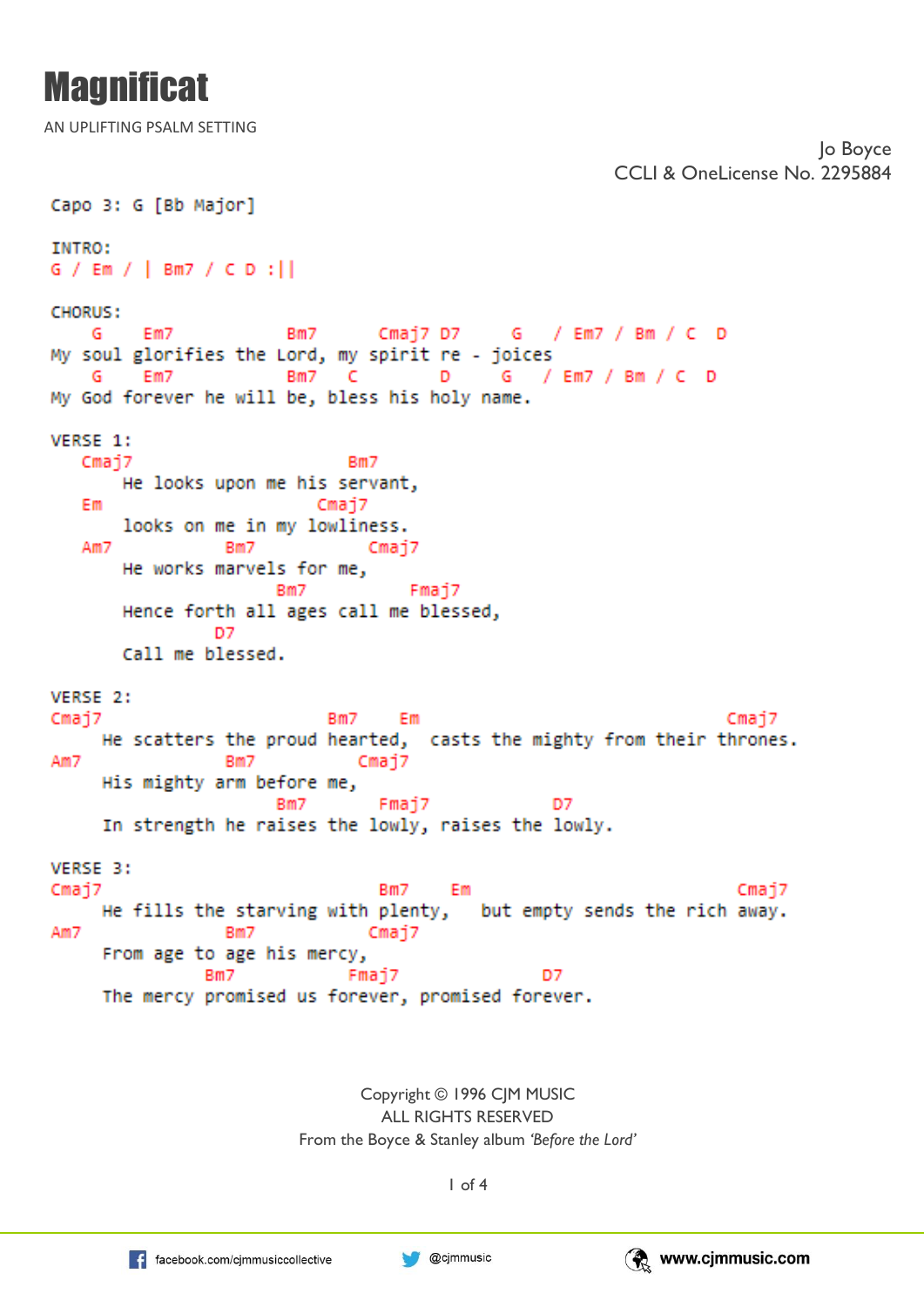AN UPLIFTING PSALM SETTING

Jo Boyce CCLI & OneLicense No. 2295884

```
CHORUS:
        Em7
   G
                       Rm7Cmaj7 D7
                                         G / Em7 / Bm / C D
My soul glorifies the Lord, my spirit re - joices
                            C
                                      D
                                               / Em7 / Bm / C DG
         Em7
                       BmZG
My God forever he will be, bless his holy name.
CODA: (repeat to end)
      G
                Em7
     Bless him; bless him
     Bm7
                C9
```
Bless him; bless him

NOTES:

Mary's great canticle of praise is a familiar feature of the daily Evening of prayer of the Church. The Magnificat reminds us to trust and praise God for his promise of mercy – whatever circumstance we find ourselves in, we know that he will feed the hungry and raise the lowly just as he promised.

> Copyright © 1996 CJM MUSIC ALL RIGHTS RESERVED From the Boyce & Stanley album *'Before the Lord'*

> > 2 of 4

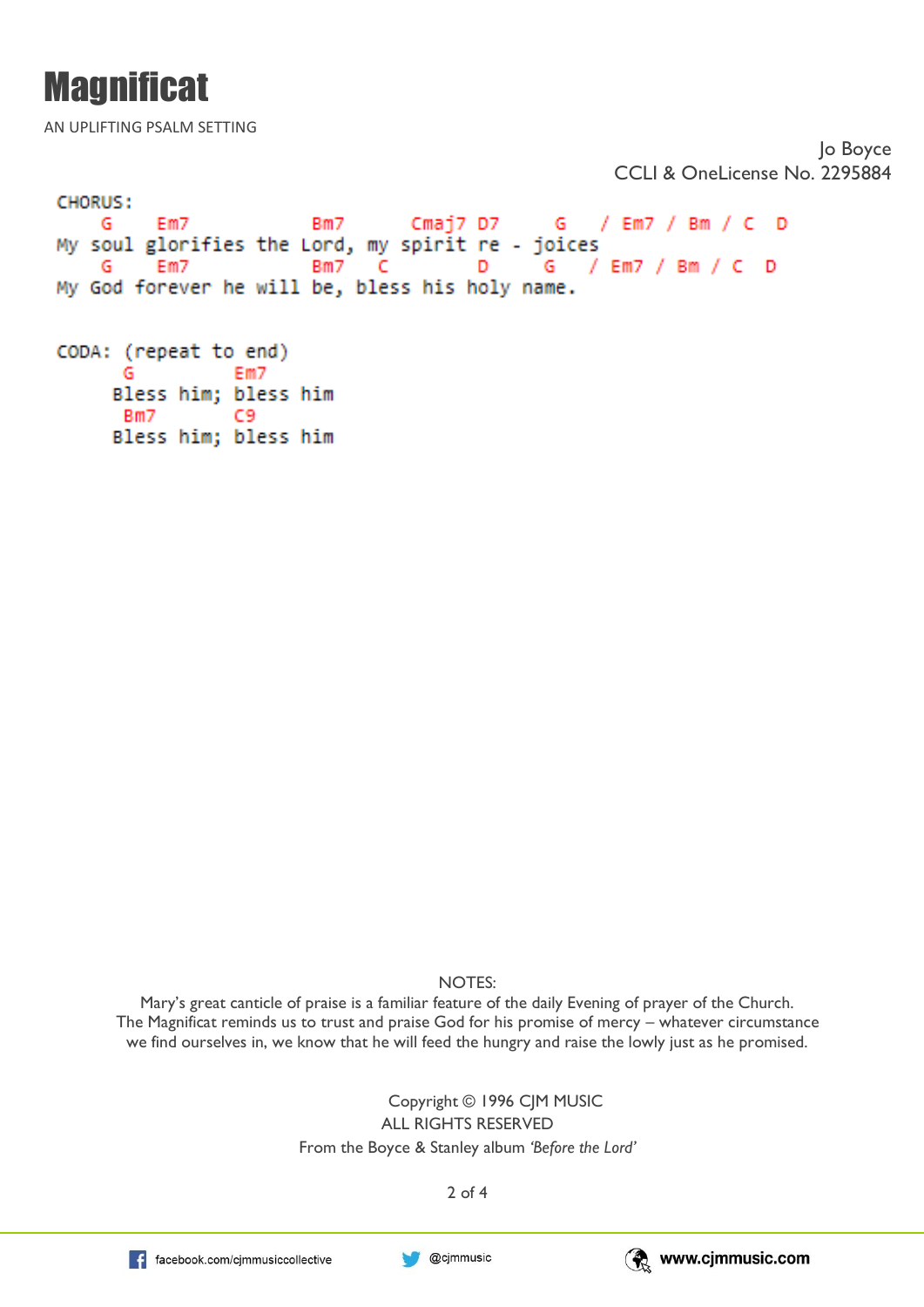AN UPLIFTING PSALM SETTING

```
CCLI & OneLicense No. 2295884
INTRO:
Bb/ Gm / | Dm7 / Eb F: | |
CHORUS:
                       Dm7 Ebmaj7 F7 Bb / Gm7 / Dm / Eb F
    Bb
       Gm7
My soul glorifies the Lord, my spirit re - joices
    Bb Gm7
                       Dm7
                            Eb
                                     - F.
                                           Bb / Gm7 / Dm / Eb F
My God forever he will be, bless his holy name.
VERSE 1:
  Ebmaj7
                             Dm7
       He looks upon me his servant,
                          Ebmaj7
   Gm
       looks on me in my lowliness.
   CmZDm7
                               Ebmai7
       He works marvels for me,
                      Dm7
                                   Abmai7
       Hence forth all ages call me blessed,
                -F7
       Call me blessed.
VERSE 2:
Ebmaj7
                           Dm7
                                  Gm
                                                                   Ebmaj7
     He scatters the proud hearted, casts the mighty from their thrones.
Cm7
                 Dm7
                              Ebmaj7
     His mighty arm before me,
                      Dm7
                                Abmaj7
                                                 F7
     In strength he raises the lowly, raises the lowly.
VERSE 3:
Ebmaj7
                                Dm7
                                                                    Ebmaj7
                                      - Gm
                                        but empty sends the rich away.
     He fills the starving with plenty,
Cm7
                 Dm7
                               Ebmaj7
     From age to age his mercy,
               Dm7
                                                F7
                             Abmaj7
     The mercy promised us forever, promised forever.
```
Copyright © 1996 CJM MUSIC ALL RIGHTS RESERVED From the Boyce & Stanley album *'Before the Lord'*

3 of 4





Jo Boyce